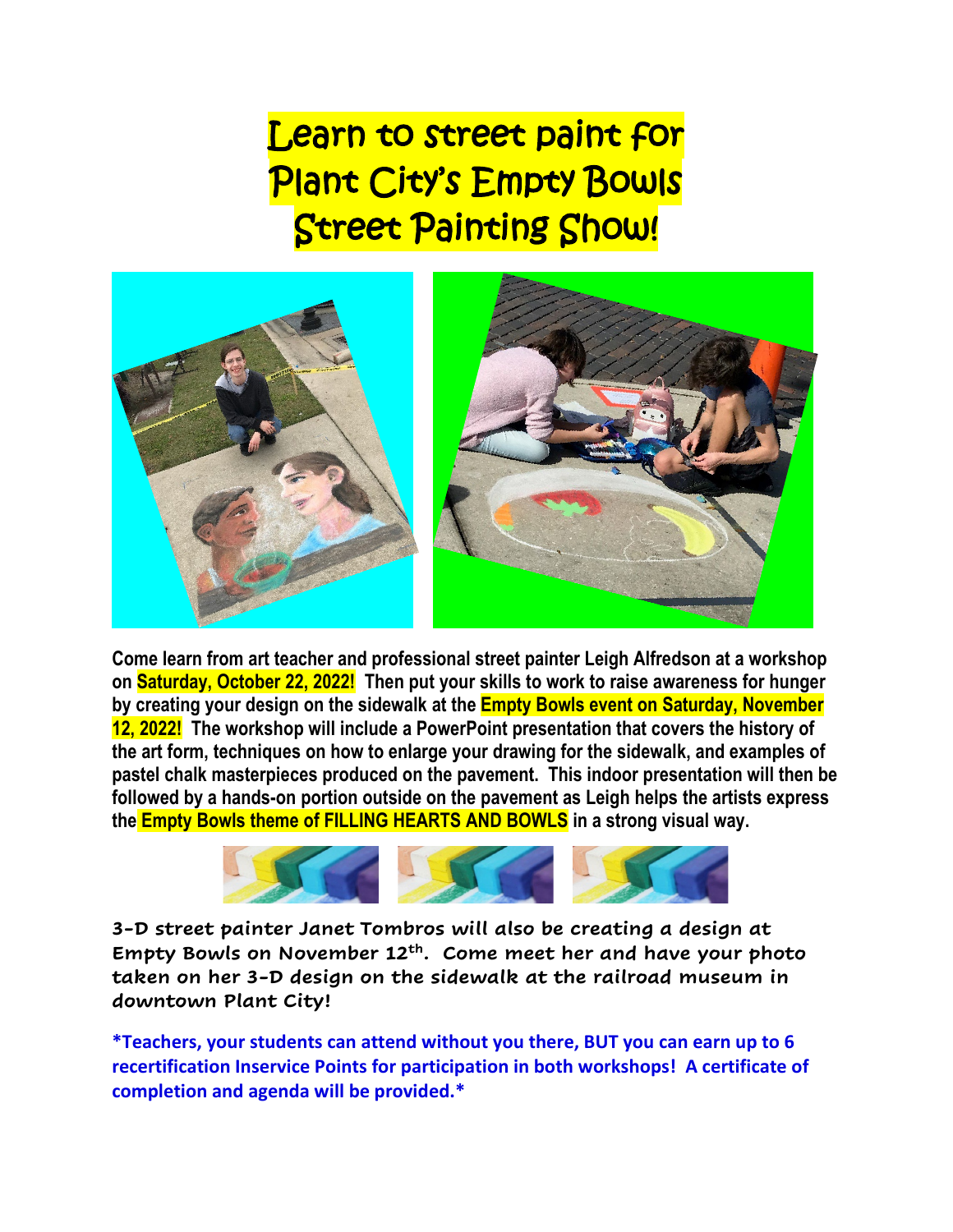# **Street Painting Workshop Information**

### **When:** Saturday, October 22, 2022, from 9 am to 12 noon

**Where:** The indoor part of the workshop will take place at First United Methodist Church, 202 W Reynolds St., Plant City, FL 33563. (Park on the north side of the building and use the west entrance adjacent to the playground.) The outdoor portion will take place a block away at the Plant City Historic Train Depot, 104 S Palmer Street. Students can be picked up there at noon.

**Who:** The street painting is open to students in grade 4 and up as well as being open to art teachers, college students, and other adults. If a student participated in the workshop last year, that student is encouraged but not required to participate this year. A review of the training highlights will be sent to that student. Attendance at the workshop is required for participation in the Empty Bowls event if one has not attended before.

### **What to bring to the workshop:**

- A copy of your design (see latter part of the application)
- \$1 or a can of soup to donate to the Food Bank
- Towels or something to kneel/sit on while street painting, if you prefer
- A heart to raise awareness for hunger  $\blacktriangledown$



2021 Street Painting Participants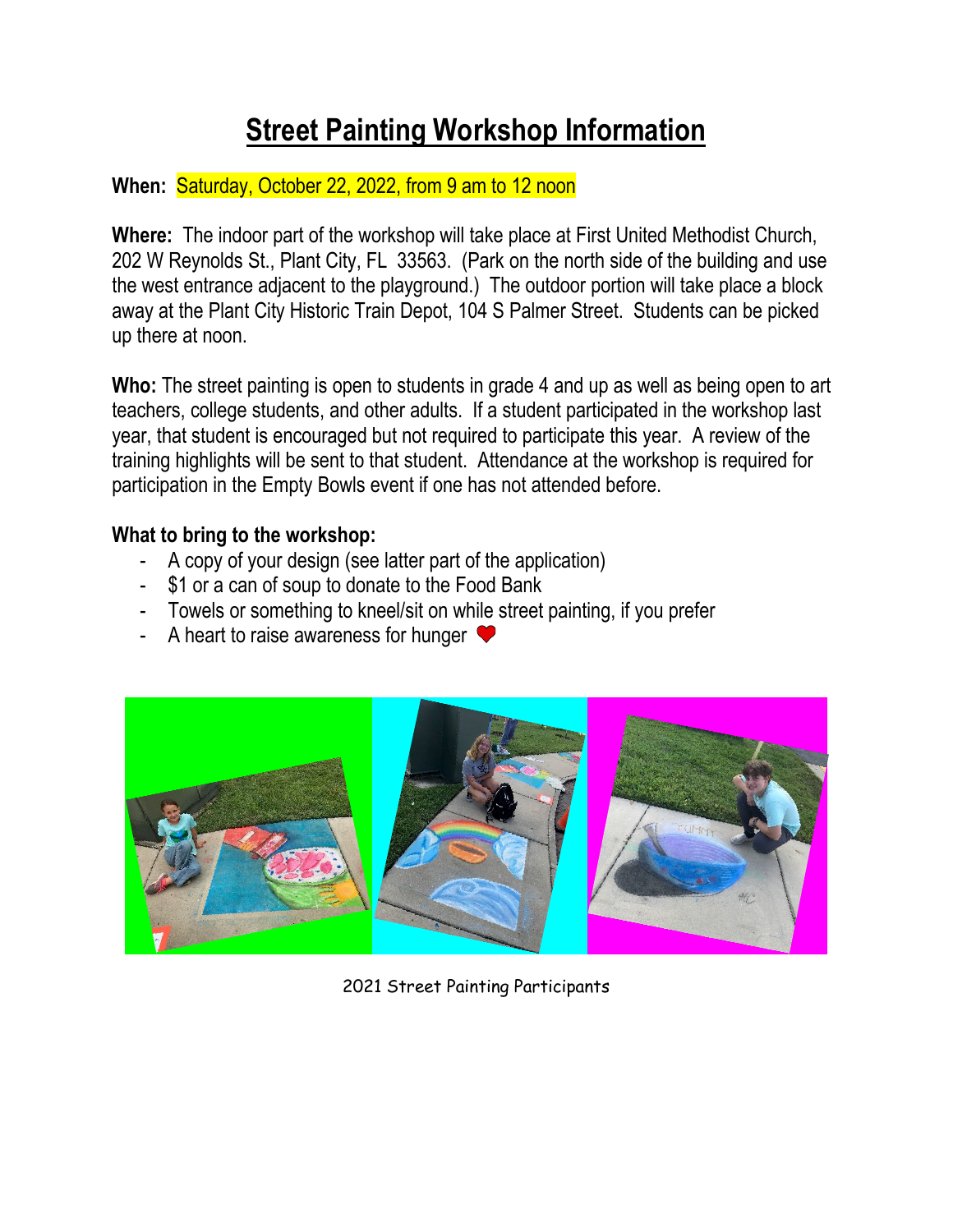# **Empty Bowls Street Painting Event Information**

### **When:** Saturday, November 12, 2022

Artists can arrive by 9 AM and will have until 12 noon to finish their street painting designs. Check in at the street painting table on the north side of the train station to see which sidewalk square is for you or your team. All artists will be recognized on stage with a certificate at 12 PM immediately after the street painting time is finished

**Where:** Plant City Historic Train Depot in downtown Plant City at 104 S. Palmer Street

**Theme:** Please plan your design to raise awareness for hunger, expressing the theme of **Filling Hearts and Bowls.** 



 **Leigh Alfredson's 2021 Interactive Design 3-D artist Janet Tombros** Leigh did the main design, and the community filled with her design at the 2021  **in the rest! Empty Bowls event**



## **Street Painting Show Guidelines:**

*You may team up with a friend for the planning and drawing of your design for a maximum of 2 people working together. Keep in mind that we are promoting the Empty Bowls project and its theme. Your artwork serves as a reminder of the mission of the Food Bank.*

- The sidewalk space dimensions will be 48" x 48" (4 feet by 4 feet).
- Bring a copy of your design on the day of the Empty Bowls event.
- Pastels will be provided. Please do not bring additional colors.
- A \$1 entry fee or can of soup per team will be collected at check-in on the day of the event.
- Consider bringing towels or kneepads for your comfort when working on your design.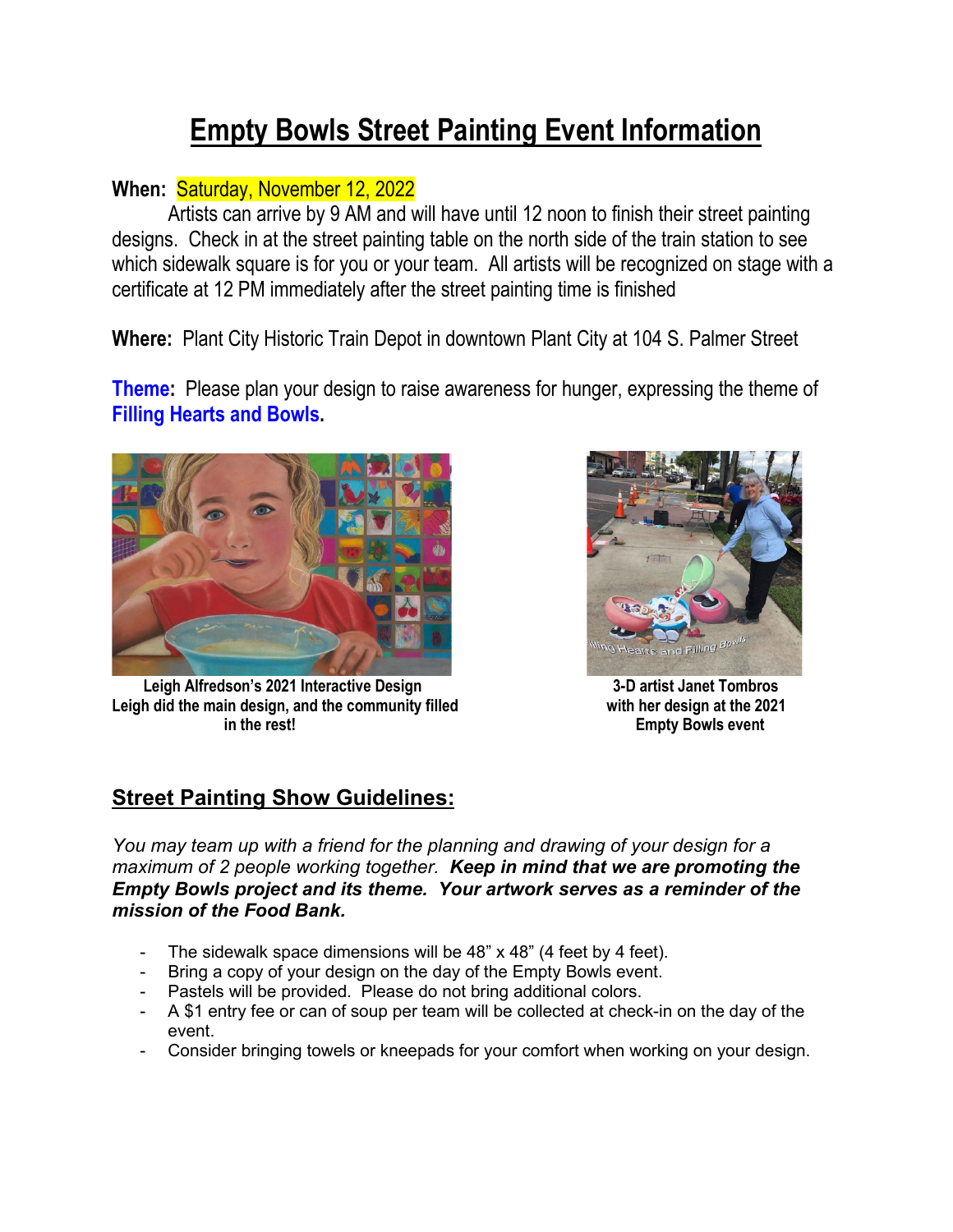#### **Things to consider when planning your design:**

- **Does your design engage the viewer, express the theme in a creative, simple way, and raise awareness for hunger?**
- **Balance**
- **Rhythm repetition of color, shape, etc.**
- **Emphasis**
- **Unity**
- **Utilizing the whole space**
- **Blending of colors and using the pastel medium creatively**
- **Include only original artwork.**

 $\mathcal{S}$  Students are encouraged to share and discuss their designs with their art teacher.

# **Application Deadline: Thursday, October 13, 2022**

**To participate in the workshop and Empty Bowls Street Painting event, please email or mail your application and design to the United Food Bank of Plant City by October 13, 2022. A limited number of spaces are available for the workshop, so applications will be accepted in the order in which they are received.**



 Mary Heysek United Food Bank of Plant City 702 E. Alsobrook Street, Suite H Plant City, FL 33563

 Email contact: Mary Heysek – [mheysek@ufbpc.org](mailto:mheysek@ufbpc.org)  Phone: (813)764-0625, Ext. 5

- Participants will receive a free meal at the event. Advance tickets are available for family members for \$5 each. Participants will be recognized on stage with a certificate at the Empty Bowls event at 12 PM.
- There is no inclement weather plan.

**Questions? Contact the Empty Bowls Street Painting Coordinator:**  Becky Hartmann – [bhartmann3@verizon.net;](mailto:bhartmann3@verizon.net) phone: 813-205-5436

**The Empty Bowls Project** benefits the **United Food Bank of Plant City**, a non-profit 501(c)(3) organization established in 1999 as a hub for groceries distribution for the truly hungry.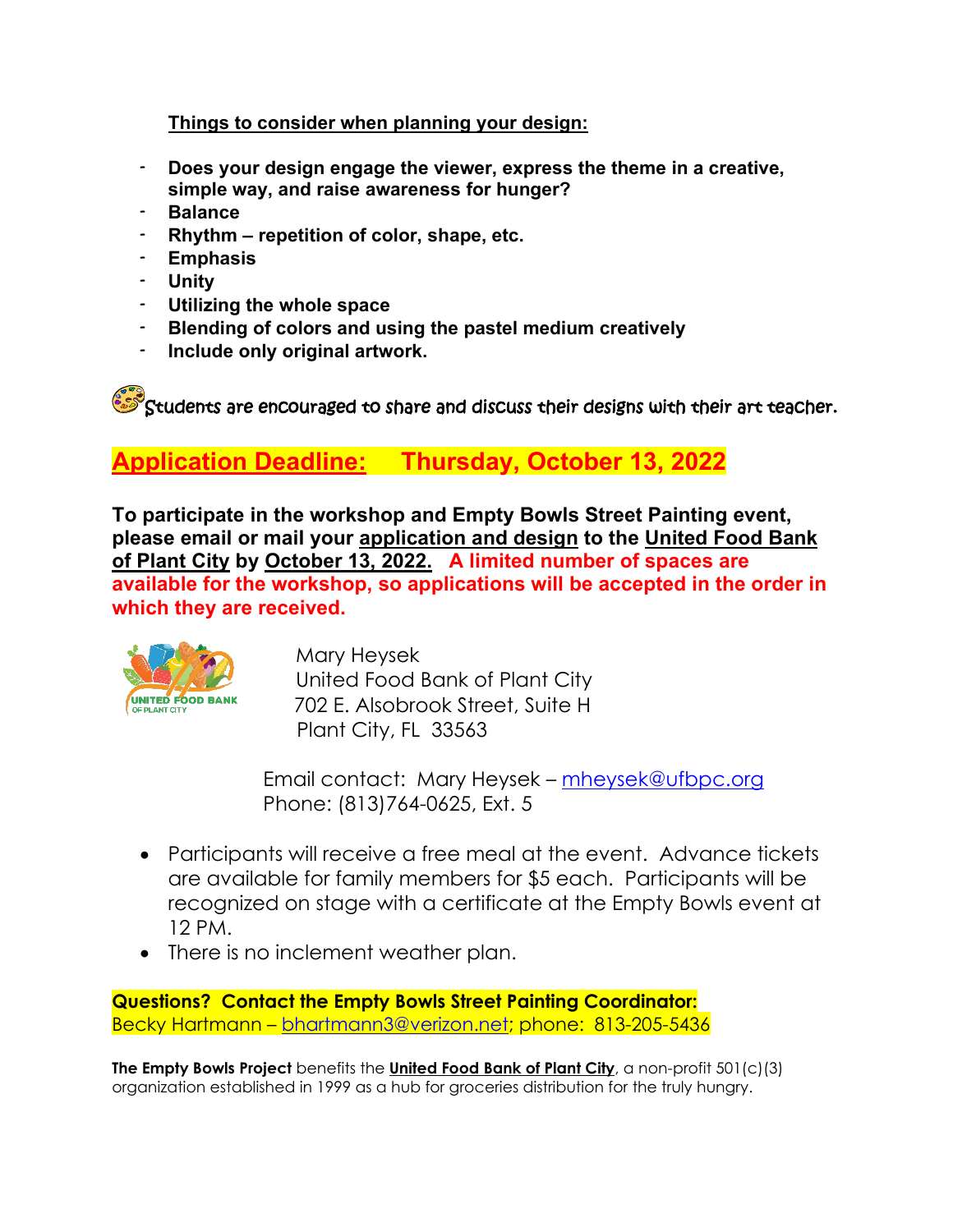**PLEASE NOTE:** All applications and thumbnail sketches will be reviewed, and **all applicants will be notified by October 18, 2022**. This will allow all artists to be notified if their application was accepted or if the maximum number of students was reached.

Plan your design here and submit a copy to the United Food Bank by mail or email:

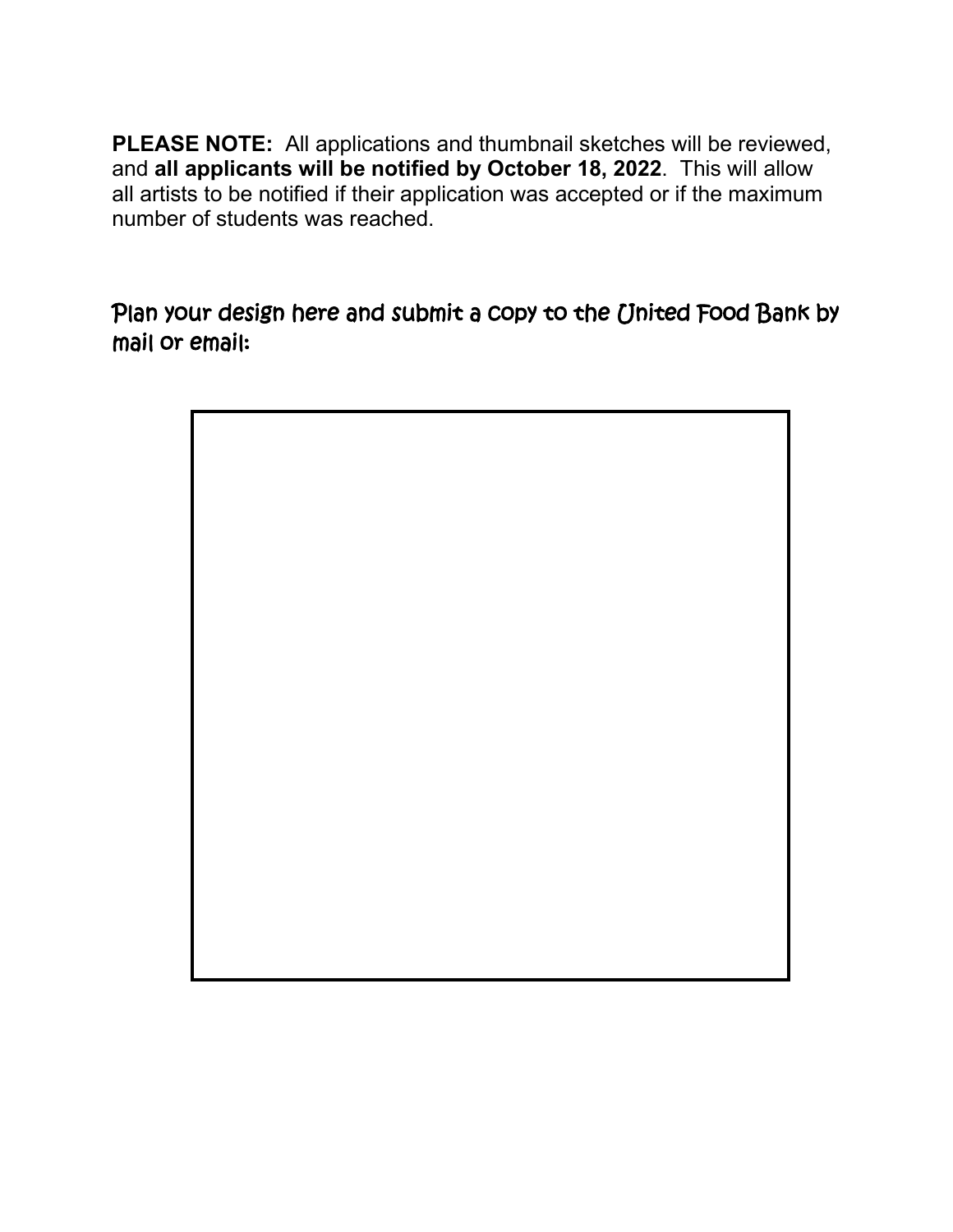#### **Application for Elementary, Middle School, and High School Artists (Adult Artists, please use the application on the last page.)**

Plant City's Empty Bowls Project Street Painting Show **Participant #1 Name: \_\_\_\_\_\_\_\_\_\_\_\_\_\_\_\_\_\_\_\_\_\_\_\_\_\_\_\_\_\_\_\_\_\_\_\_\_\_\_\_\_\_\_\_\_\_\_\_\_\_\_\_\_\_ (Print first and last name)** Grade: **Age:**  $\qquad$ 

**Full address (street address, city, state, zip code):** 

**\_\_\_\_\_\_\_\_\_\_\_\_\_\_\_\_\_\_\_\_\_\_\_\_\_\_\_\_\_\_\_\_\_\_\_\_\_\_\_\_\_\_\_\_\_\_\_\_\_\_\_\_\_\_\_\_\_\_\_\_\_\_\_\_\_\_\_\_\_\_\_\_\_\_\_\_\_\_\_\_\_\_\_\_\_\_\_\_\_**

**The workshop on October 22nd is required for participation in the Empty Bowls street painting. However, if you participated in the workshop last year, you are encouraged but not required to participate this year. A review of the training highlights will be sent to you. Attendance at the workshop is required for participation in the Empty Bowls event if one has not attended before. Please indicate if you will be attending the workshop by checking the appropriate blank:**

**\_\_\_\_\_ I WILL be attending the workshop.**

**\_\_\_\_\_ I WILL NOT be attending the workshop because I attended last year.**

Photos will be taken by the Empty Bowls Committee to promote future events and may appear on the United Food Bank of Plant City website. Parents, please sign the photo release below.

\_\_\_\_\_\_\_\_\_\_\_\_\_\_\_\_\_\_\_\_\_\_\_\_\_\_\_\_\_\_ (Parent's Signature for Participant #1)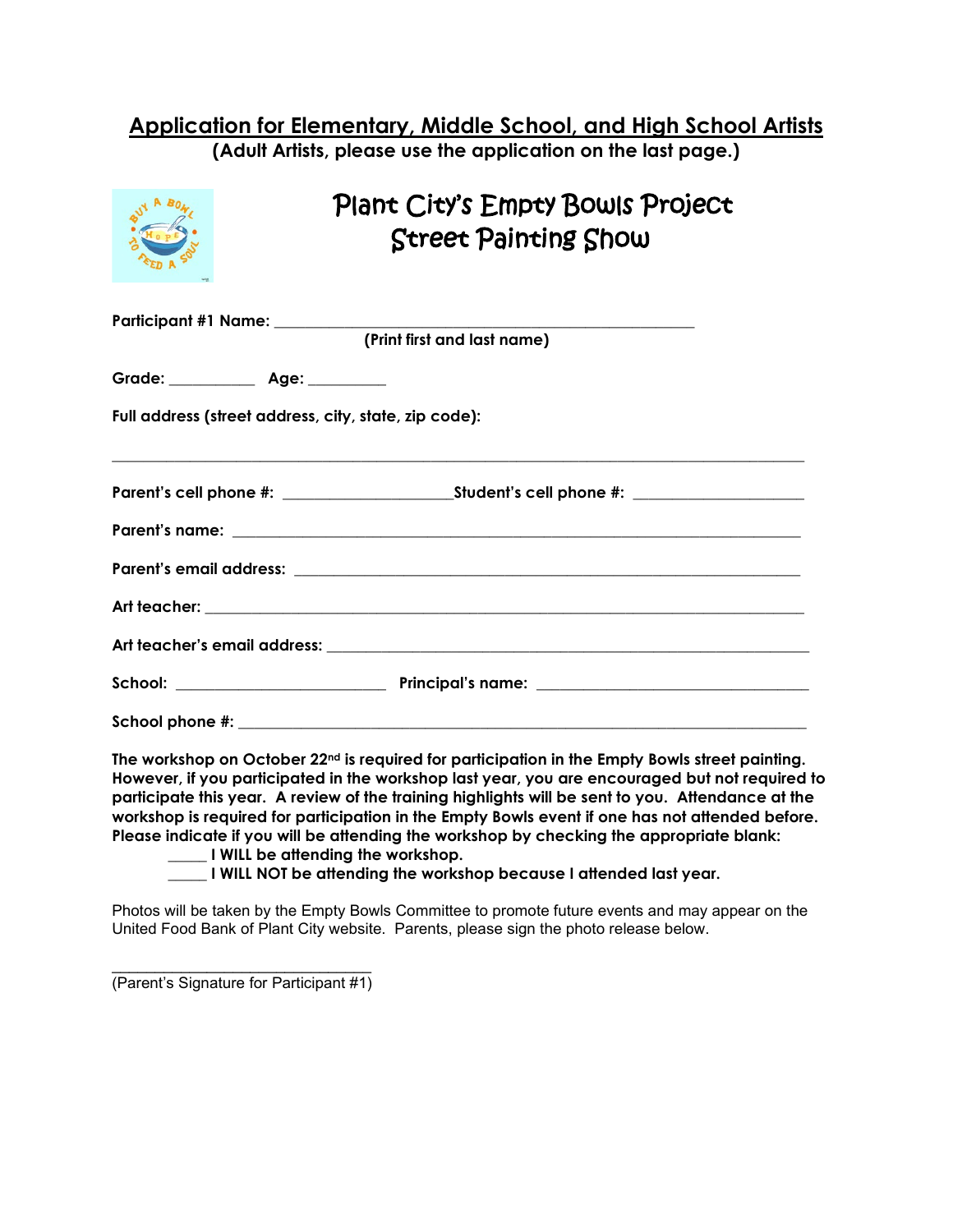**(An optional second form is given below if 2 students are working together as a team.)**

|                                                       | (Print first and last name) |
|-------------------------------------------------------|-----------------------------|
| Grade: _____________ Age: _________                   |                             |
| Full address (street address, city, state, zip code): |                             |
|                                                       |                             |
|                                                       |                             |
|                                                       |                             |
|                                                       |                             |
|                                                       |                             |
|                                                       |                             |
|                                                       |                             |

**The workshop on October 22nd is required for participation in the Empty Bowls street painting. However, if you participated in the workshop last year, you are encouraged but not required to participate this year. A review of the training highlights will be sent to you. Attendance at the workshop is required for participation in the Empty Bowls event if one has not attended before. Please indicate if you will be attending the workshop by checking the appropriate blank:**

**\_\_\_\_\_ I WILL be attending the workshop.**

**\_\_\_\_\_ I WILL NOT be attending the workshop because I attended last year.**

Photos will be taken by the Empty Bowls Committee to promote future events and may appear on the United Food Bank of Plant City website. Parents, please sign the photo release below.

\_\_\_\_\_\_\_\_\_\_\_\_\_\_\_\_\_\_\_\_\_\_\_\_\_\_\_\_\_\_ (Parent's Signature for Participant #2)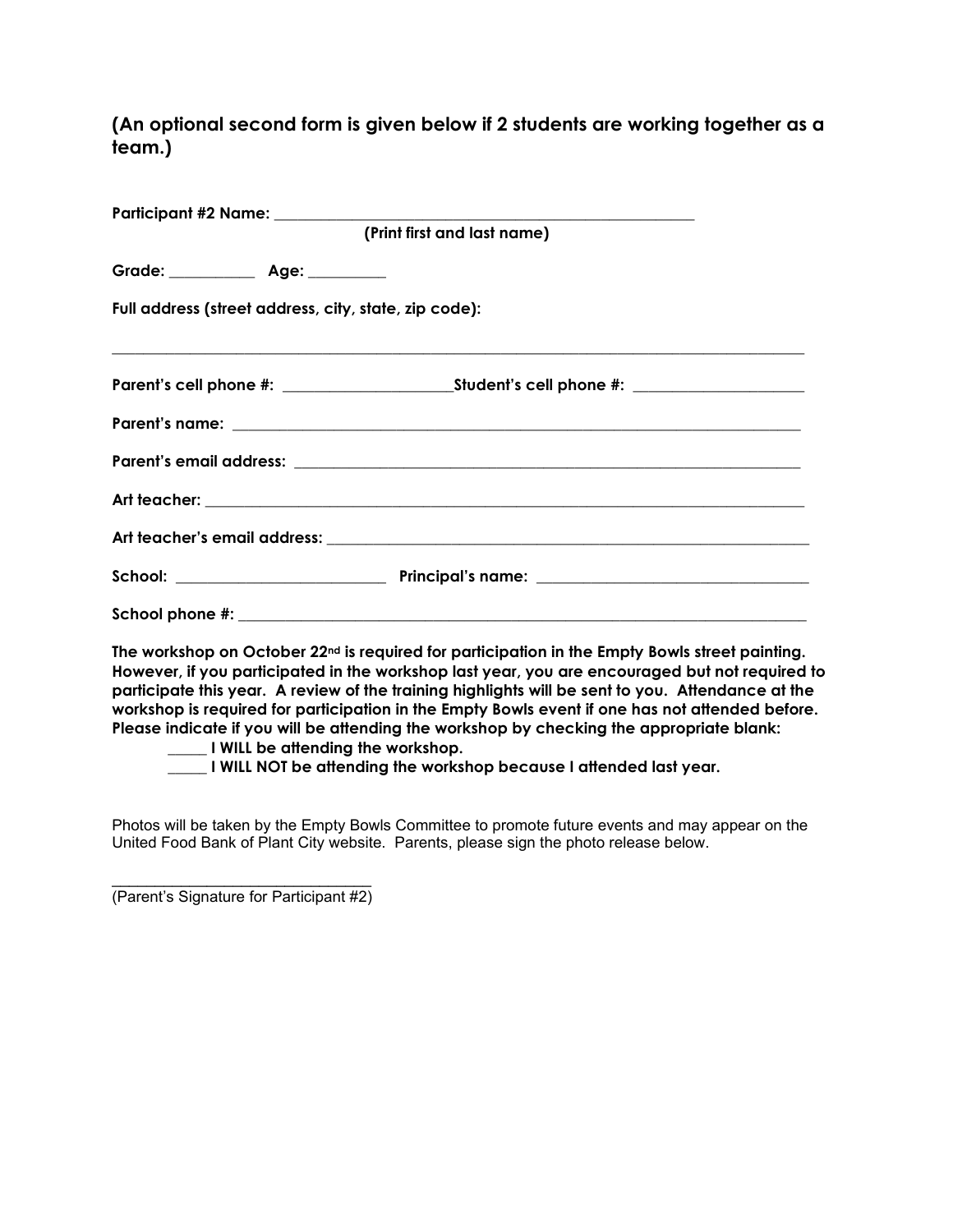# **Application for Adult Artists & Teachers**



# Plant City's Empty Bowls Project Street Painting Show

| Participant #1 Name: ___________<br>(Print first and last name)                                                                                                                                                                                                                                                                                                                                                                                                                                                                                                                                                            |
|----------------------------------------------------------------------------------------------------------------------------------------------------------------------------------------------------------------------------------------------------------------------------------------------------------------------------------------------------------------------------------------------------------------------------------------------------------------------------------------------------------------------------------------------------------------------------------------------------------------------------|
|                                                                                                                                                                                                                                                                                                                                                                                                                                                                                                                                                                                                                            |
|                                                                                                                                                                                                                                                                                                                                                                                                                                                                                                                                                                                                                            |
| Full address (street address, city, state, zip code):                                                                                                                                                                                                                                                                                                                                                                                                                                                                                                                                                                      |
| If attending college, please put the name of college attending:                                                                                                                                                                                                                                                                                                                                                                                                                                                                                                                                                            |
| If you're an art teacher, please put the name of your school: __________________                                                                                                                                                                                                                                                                                                                                                                                                                                                                                                                                           |
| The workshop on October 22 <sup>nd</sup> is required for participation in the Empty Bowls street painting.<br>However, if you participated in the workshop last year, you are encouraged but not required to<br>participate this year. A review of the training highlights will be sent to you. Attendance at the<br>workshop is required for participation in the Empty Bowls event if one has not attended before.<br>Please indicate if you will be attending the workshop by checking the appropriate blank:<br>UWILL be attending the workshop.<br>I WILL NOT be attending the workshop because I attended last year. |
| (An optional second form is given if 2 people are working together as a team.)                                                                                                                                                                                                                                                                                                                                                                                                                                                                                                                                             |
| Participant #2 Name: ________<br>(Print first and last name)                                                                                                                                                                                                                                                                                                                                                                                                                                                                                                                                                               |
|                                                                                                                                                                                                                                                                                                                                                                                                                                                                                                                                                                                                                            |
|                                                                                                                                                                                                                                                                                                                                                                                                                                                                                                                                                                                                                            |
| Full address (street address, city, state, zip code):                                                                                                                                                                                                                                                                                                                                                                                                                                                                                                                                                                      |

**\_\_\_\_\_\_\_\_\_\_\_\_\_\_\_\_\_\_\_\_\_\_\_\_\_\_\_\_\_\_\_\_\_\_\_\_\_\_\_\_\_\_\_\_\_\_\_\_\_\_\_\_\_\_\_\_\_\_\_\_\_\_\_\_\_\_\_\_\_\_\_\_\_\_\_\_\_\_\_\_\_\_\_** 

If attending college, please put the name of college attending: